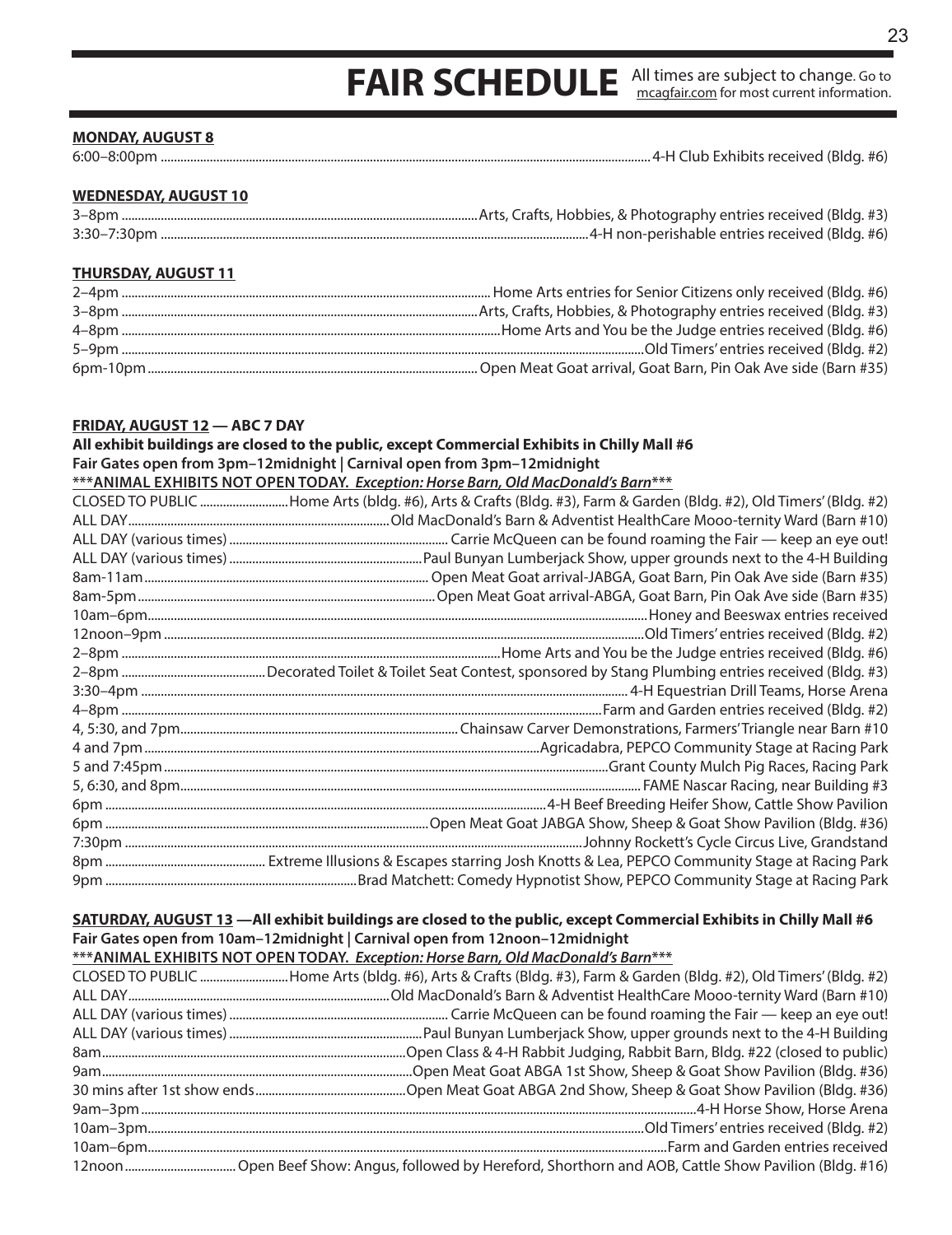## **SATURDAY, AUGUST 13 - Continued**

| 12noon Immediately following the AOB show: Supreme Champion Open Beef, Cattle Show Pavilion (Bldg. #16)      |
|--------------------------------------------------------------------------------------------------------------|
|                                                                                                              |
|                                                                                                              |
|                                                                                                              |
|                                                                                                              |
|                                                                                                              |
|                                                                                                              |
|                                                                                                              |
| 2:30pm, 5:30pm  Extreme Illusions & Escapes starring Josh Knotts & Lea, PEPCO Community Stage at Racing Park |
|                                                                                                              |
|                                                                                                              |
|                                                                                                              |
|                                                                                                              |
|                                                                                                              |
|                                                                                                              |
|                                                                                                              |

## **SUNDAY, AUGUST 14 — 4-H DAY**

**Fair Gates open from 10am–11pm | Carnival open from 12noon–11pm**

| 12noon Open Class Wool Breeds Judging, Supreme Wool Breeds Drive, Sheep & Goat Show Pavilion (Bldg. #36) |
|----------------------------------------------------------------------------------------------------------|
|                                                                                                          |
|                                                                                                          |
|                                                                                                          |
|                                                                                                          |
|                                                                                                          |
|                                                                                                          |
|                                                                                                          |
|                                                                                                          |
|                                                                                                          |
|                                                                                                          |
|                                                                                                          |
|                                                                                                          |
|                                                                                                          |
|                                                                                                          |
|                                                                                                          |
|                                                                                                          |
|                                                                                                          |
|                                                                                                          |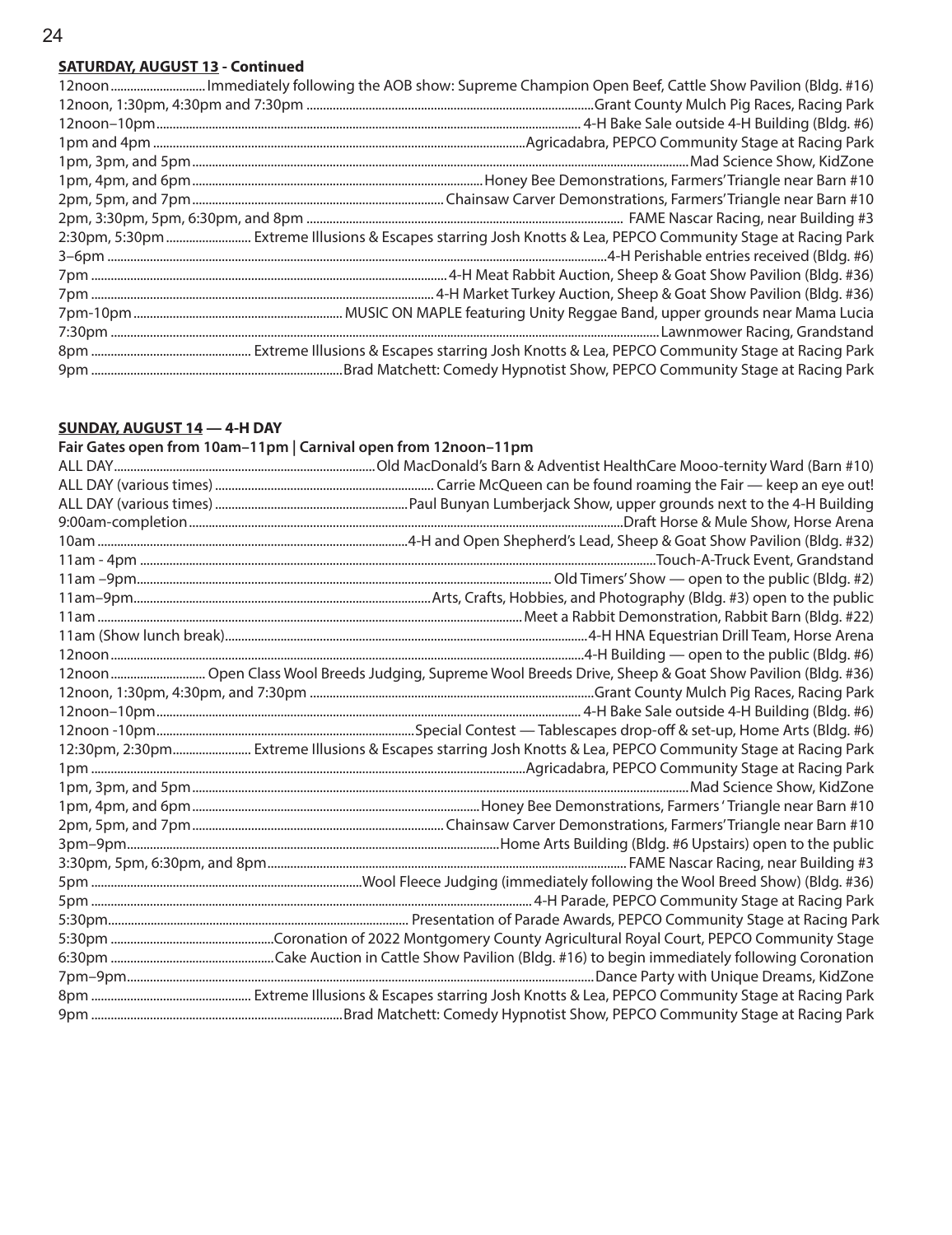#### **MONDAY, AUGUST 15 — FAMILY DAY**

**FREE admission for all youth ages 11 and under. Carnival one-day ride wristbands are \$25 for all ages.** 

|                                   | Wristbands must be purchased onsite and each person purchasing one must be present to obtain this promotional |
|-----------------------------------|---------------------------------------------------------------------------------------------------------------|
| pricing. You can ride until 11pm. |                                                                                                               |
|                                   | Fair Gates open from 10am-11pm   Carnival open from 12noon-11pm                                               |
|                                   |                                                                                                               |
|                                   |                                                                                                               |
|                                   |                                                                                                               |
|                                   |                                                                                                               |
|                                   |                                                                                                               |
|                                   | 10am-4pm Open Class Dairy Goat Showmanship and Jr. Doe ADGA Judging, Sheep & Goat Show Pavilion (Bldg. #36)   |
|                                   |                                                                                                               |
|                                   |                                                                                                               |
|                                   |                                                                                                               |
|                                   |                                                                                                               |
|                                   |                                                                                                               |
|                                   |                                                                                                               |
|                                   |                                                                                                               |
|                                   |                                                                                                               |
|                                   |                                                                                                               |
|                                   |                                                                                                               |
|                                   |                                                                                                               |
|                                   |                                                                                                               |
|                                   |                                                                                                               |
|                                   |                                                                                                               |
|                                   |                                                                                                               |
|                                   | 2:30pm, 4:30pm  Extreme Illusions & Escapes starring Josh Knotts & Lea, PEPCO Community Stage at Racing Park  |
|                                   |                                                                                                               |
|                                   |                                                                                                               |
|                                   |                                                                                                               |
|                                   |                                                                                                               |
|                                   |                                                                                                               |
|                                   |                                                                                                               |
|                                   |                                                                                                               |
|                                   |                                                                                                               |
|                                   |                                                                                                               |
|                                   |                                                                                                               |

#### **TUESDAY, AUGUST 16 — SENIOR CITIZENS DAY**

**Free Admission to all Senior Citizens ages 62+ until 5pm Fair Gates open from 10am–11pm | Carnival open from 12noon–11pm** ALL DAY................................................................................Old MacDonald's Barn & Adventist HealthCare Mooo-ternity Ward (Barn #10) ALL DAY (various times)................................................................... Carrie McQueen can be found roaming the Fair — keep an eye out! ALL DAY (various times)...........................................................Paul Bunyan Lumberjack Show, upper grounds next to the 4-H Building 9am..............................................................................................Open Class Duroc and Berkshire Judging, Swine Show Pavilion (Bldg. #27) 10am–4pm....................................................Open Class Dairy Goat Combined Doe Show Judging, Sheep & Goat Pavilion (Bldg. #36) 10am ......................................................................................................................Official "Cut The Cheese" Ceremony, Cheese Booth (Bldg. #7) 10am–2:30pm...................................................................................................................................Senior Citizen's Day, Heritage (Garden Room) 10am–4pm......................................4-H Animal Presentations, 4-H Demo Area — see signboard on ramp at 4-H entrance (Bldg. #6) 10am–4pm....................................................................................Draft Horse Parade of Breeds and Exhibition of Draft Breeds, Horse Barn 10:30am ..................................................................................................................................................Cheese Carving Contest(4-H Exhibit Room) 11am-9pm ...........................................................................................Arts, Crafts, Hobbies, and Photography (Bldg. #3) open to the public 11am-9pm ................................................................................................................Home Arts Building (Bldg. #6 Upstairs) open to the public 11am-9pm ..................................................................................................................................Old Timers' Show and Demonstrations (Bldg. #2) 11am ......................................................................................................Raptors Birds of Prey Show, PEPCO Community Stage at Racing Park 11am ..................................................................................................................................Meet a Rabbit Demonstration, Rabbit Barn (Bldg. #22) 12noon, 1:30pm, 5:30pm, and 7:30pm .......................................................................................Grant County Mulch Pig Races, Racing Park 1pm .............................................................................................Open Ayrshire and Guernsey Dairy Show, Cattle Show Pavilion (Bldg. #16)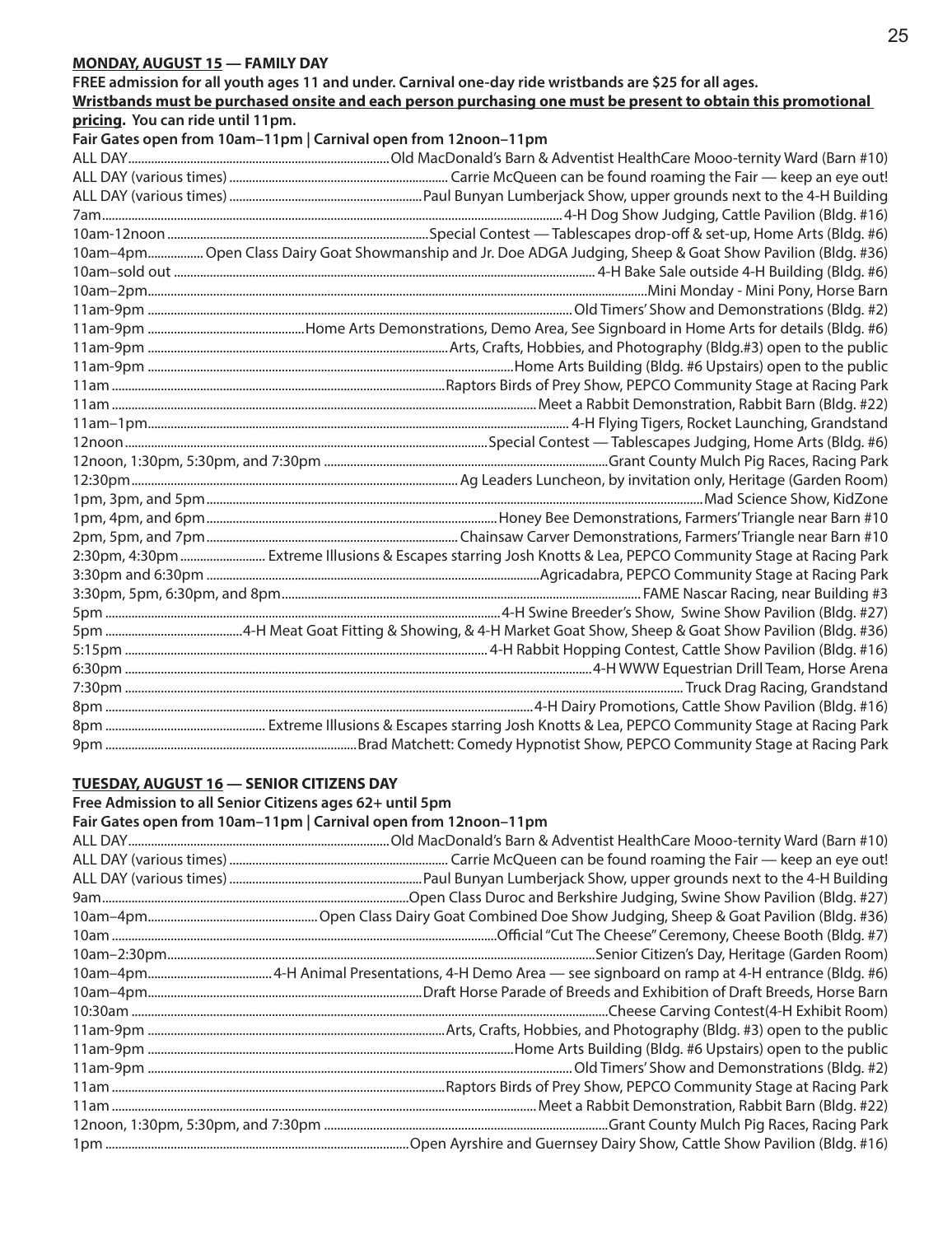## **TUESDAY, AUGUST 16 - Continued**

| 2:30pm, 4:30pm  Extreme Illusions & Escapes starring Josh Knotts & Lea, PEPCO Community Stage at Racing Park |
|--------------------------------------------------------------------------------------------------------------|
|                                                                                                              |
|                                                                                                              |
|                                                                                                              |
|                                                                                                              |
|                                                                                                              |
|                                                                                                              |
|                                                                                                              |
|                                                                                                              |
|                                                                                                              |
|                                                                                                              |
|                                                                                                              |
|                                                                                                              |

# **WEDNESDAY, AUGUST 17 — FAMILY DAY**

|                                   | FREE admission for all youth ages 11 and under. Carnival one-day ride wristbands are \$25 for all ages.        |
|-----------------------------------|----------------------------------------------------------------------------------------------------------------|
|                                   | Wristbands must be purchased on site and each person purchasing one must be present to obtain this promotional |
| pricing. You can ride until 11pm. |                                                                                                                |
|                                   | Fair Gates open from 10am-11pm   Carnival open from 12noon-11pm                                                |
|                                   |                                                                                                                |
|                                   |                                                                                                                |
|                                   |                                                                                                                |
|                                   |                                                                                                                |
|                                   |                                                                                                                |
|                                   |                                                                                                                |
|                                   |                                                                                                                |
|                                   |                                                                                                                |
|                                   |                                                                                                                |
|                                   |                                                                                                                |
|                                   |                                                                                                                |
|                                   |                                                                                                                |
|                                   |                                                                                                                |
|                                   |                                                                                                                |
|                                   |                                                                                                                |
|                                   |                                                                                                                |
|                                   |                                                                                                                |
|                                   |                                                                                                                |
|                                   |                                                                                                                |
|                                   | 2:30pm, 4:30pm  Extreme Illusions & Escapes starring Josh Knotts & Lea, PEPCO Community Stage at Racing Park   |
|                                   |                                                                                                                |
|                                   |                                                                                                                |
|                                   |                                                                                                                |
|                                   |                                                                                                                |
|                                   |                                                                                                                |
|                                   |                                                                                                                |
|                                   |                                                                                                                |
|                                   |                                                                                                                |
|                                   |                                                                                                                |
|                                   |                                                                                                                |
|                                   |                                                                                                                |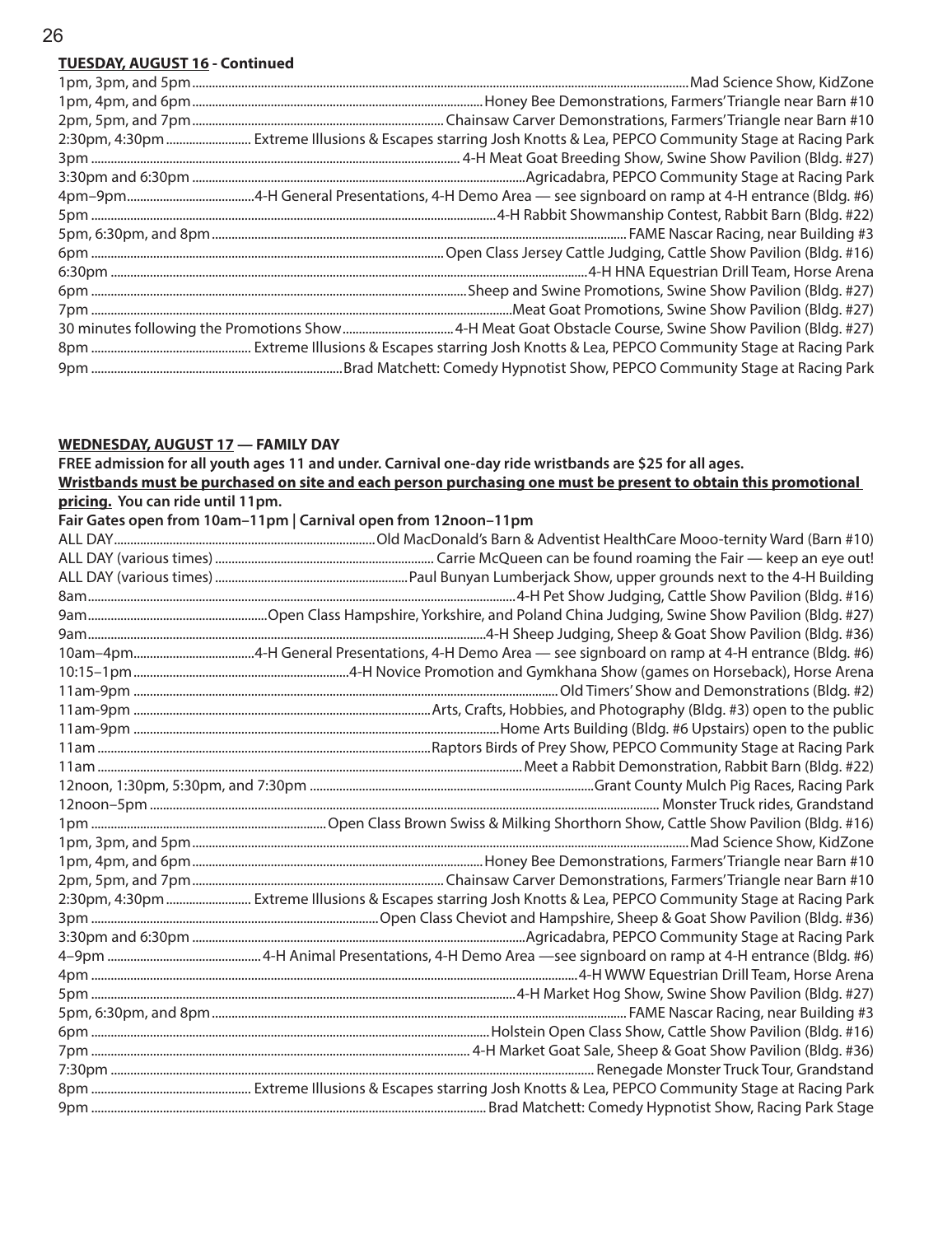## **THURSDAY, AUGUST 18 — MILITARY DAY**

**Free admission for active military in uniform or with a valid military ID - until 5pm**

**Fair Gates open from 10am–11pm | Carnival open from 12noon–11pm**

| 12noon-4pm  4-H Demos, Science and Technology, 4-H Demo Area - see signboard on ramp at 4-H entrance (Bldg. #6)     |
|---------------------------------------------------------------------------------------------------------------------|
|                                                                                                                     |
|                                                                                                                     |
|                                                                                                                     |
|                                                                                                                     |
|                                                                                                                     |
|                                                                                                                     |
|                                                                                                                     |
| 2:30pm, 4:30pm  Extreme Illusions & Escapes starring Josh Knotts & Lea, PEPCO Community Stage at Racing Park        |
|                                                                                                                     |
|                                                                                                                     |
|                                                                                                                     |
|                                                                                                                     |
| 5pm  Open Class Southdown, MC Premier Exhibitor, Supreme Champ. Meat Breeds Drive, Sheep&Goat Show Pav. (Bldg. #36) |
|                                                                                                                     |
|                                                                                                                     |
|                                                                                                                     |
|                                                                                                                     |
|                                                                                                                     |
|                                                                                                                     |
|                                                                                                                     |

#### **FRIDAY, AUGUST 19**

| Fair Gates open from 10am-12midnight   Carnival open from 12noon-12midnight |
|-----------------------------------------------------------------------------|
|                                                                             |
|                                                                             |
|                                                                             |
|                                                                             |
|                                                                             |
|                                                                             |
|                                                                             |
|                                                                             |
|                                                                             |
|                                                                             |
|                                                                             |
|                                                                             |
|                                                                             |
|                                                                             |
|                                                                             |
|                                                                             |
|                                                                             |
|                                                                             |